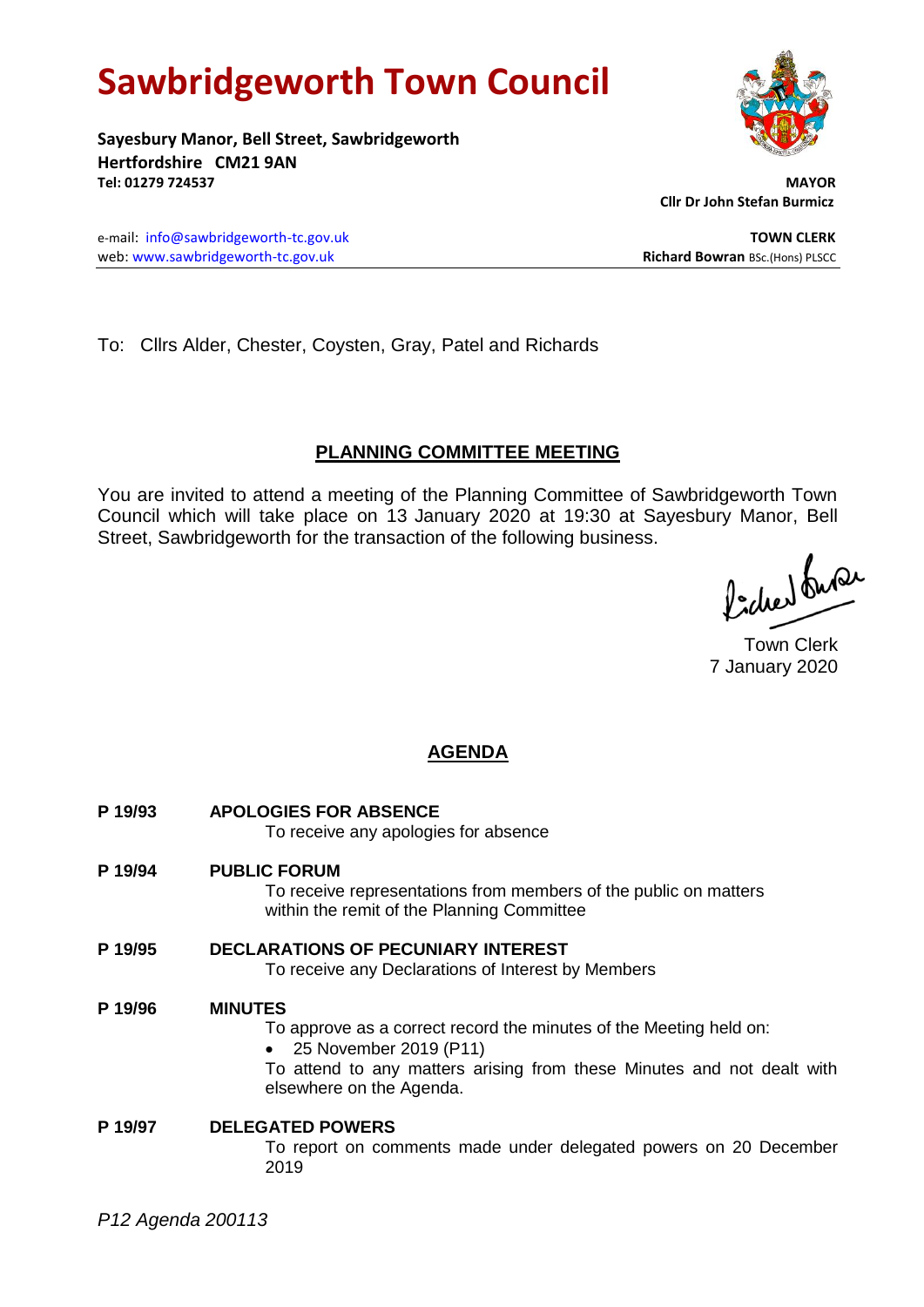# **3/18/2735/FUL (SAWB4) Land a Cambridge Road)**

[Hybrid planning application comprising; Full planning permission for 85 dwellings along with a](https://publicaccess.eastherts.gov.uk/online-applications/applicationDetails.do?activeTab=documents&keyVal=PJQHW9GLH9700)  [new access into Cambridge Road, provision of new spine road, landscaping, associated](https://publicaccess.eastherts.gov.uk/online-applications/applicationDetails.do?activeTab=documents&keyVal=PJQHW9GLH9700)  [infrastructure and the demolition of existing dwelling; and Outline planning permission for 99](https://publicaccess.eastherts.gov.uk/online-applications/applicationDetails.do?activeTab=documents&keyVal=PJQHW9GLH9700)  [dwellings with associated open space, landscape and infrastructure with all matters reserved](https://publicaccess.eastherts.gov.uk/online-applications/applicationDetails.do?activeTab=documents&keyVal=PJQHW9GLH9700)  [except access](https://publicaccess.eastherts.gov.uk/online-applications/applicationDetails.do?activeTab=documents&keyVal=PJQHW9GLH9700) 

**\_\_\_\_\_\_\_\_\_\_\_\_\_\_\_\_\_\_\_\_\_\_\_\_\_\_\_\_\_\_\_\_\_\_\_\_\_\_\_\_\_\_\_\_\_\_\_\_\_\_\_\_\_\_\_\_\_\_\_\_\_\_\_\_\_\_\_\_\_\_\_**

**Applicant:** Countryside Properties

**STC Comment:** Deferred. To be discussed at a separate meeting – date to be confirmed (please refer to Agenda point P 19/102)

**\_\_\_\_\_\_\_\_\_\_\_\_\_\_\_\_\_\_\_\_\_\_\_\_\_\_\_\_\_\_\_\_\_\_\_\_\_\_\_\_\_\_\_\_\_\_\_\_\_\_\_\_\_\_\_\_\_\_\_\_\_\_\_\_\_\_\_\_\_\_\_\_\_\_\_\_\_**

**3/19/1859/HH 40 Bullfields, CM21**

[Single storey side extension. Insertion of rooflight window and removal of chimney](https://publicaccess.eastherts.gov.uk/online-applications/applicationDetails.do?activeTab=documents&keyVal=PXNYPFGLL1H00) **Applicant:** Mr Steve Andrews

**STC Comment:** No objection to amended application

**3/19/2258/HH & 3/19/2259LBC 1 Fair Green** [Single storey extensions, internal alterations, fenestration alterations and the restoration/alteration](https://publicaccess.eastherts.gov.uk/online-applications/applicationDetails.do?activeTab=documents&keyVal=Q0I77RGLLTD00)  [of the existing outbuilding together with the provision of first floor accommodation above the](https://publicaccess.eastherts.gov.uk/online-applications/applicationDetails.do?activeTab=documents&keyVal=Q0I77RGLLTD00)  [existing garage/store](https://publicaccess.eastherts.gov.uk/online-applications/applicationDetails.do?activeTab=documents&keyVal=Q0I77RGLLTD00) **Applicant:** Mrs Dumphries

**\_\_\_\_\_\_\_\_\_\_\_\_\_\_\_\_\_\_\_\_\_\_\_\_\_\_\_\_\_\_\_\_\_\_\_\_\_\_\_\_\_\_\_\_\_\_\_\_\_\_\_\_\_\_\_\_\_\_\_\_\_\_\_\_\_\_\_\_\_\_\_\_\_\_\_\_\_**

**\_\_\_\_\_\_\_\_\_\_\_\_\_\_\_\_\_\_\_\_\_\_\_\_\_\_\_\_\_\_\_\_\_\_\_\_\_\_\_\_\_\_\_\_\_\_\_\_\_\_\_\_\_\_\_\_\_\_\_\_\_\_\_\_\_\_\_\_\_\_\_\_\_\_\_\_\_**

**STC Comment:** No objection & No comment

## **3/19/2289/HH Penrhyn, London Road, Spellbrook**

[Erection of a balcony to bedroom at rear of the dwelling \(resubmission of application](https://publicaccess.eastherts.gov.uk/online-applications/applicationDetails.do?activeTab=documents&keyVal=Q0SOXMGLLVT00)  [3/19/0307/HH\)](https://publicaccess.eastherts.gov.uk/online-applications/applicationDetails.do?activeTab=documents&keyVal=Q0SOXMGLLVT00) **Applicant:** Mr Phil Neal *STC Comment:* No objection **\_\_\_\_\_\_\_\_\_\_\_\_\_\_\_\_\_\_\_\_\_\_\_\_\_\_\_\_\_\_\_\_\_\_\_\_\_\_\_\_\_\_\_\_\_\_\_\_\_\_\_\_\_\_\_\_\_\_\_\_\_\_\_\_\_\_\_\_\_\_\_\_\_\_\_\_\_**

**3/19/2397/FUL & 3/19/2398/LBC 29 Station Road, CM21 9JY Bell Street, CM21 9JY** [Conversion of barn outbuilding into a self-contained residential unit and associated development](https://publicaccess.eastherts.gov.uk/online-applications/applicationDetails.do?activeTab=documents&keyVal=Q1KS3IGLM3V00)  [to include 2 rear roof lights](https://publicaccess.eastherts.gov.uk/online-applications/applicationDetails.do?activeTab=documents&keyVal=Q1KS3IGLM3V00) **Applicant:** Mr Colin Hardy *STC Comment:* No objection & No comment **\_\_\_\_\_\_\_\_\_\_\_\_\_\_\_\_\_\_\_\_\_\_\_\_\_\_\_\_\_\_\_\_\_\_\_\_\_\_\_\_\_\_\_\_\_\_\_\_\_\_\_\_\_\_\_\_\_\_\_\_\_\_\_\_\_\_\_\_\_\_\_\_\_\_\_\_\_**

## **3/19/2432/LBC 91 London Road, CM21 9JJ**

[Replacement ground floor roof to rear extension and insertion of double doors. Internal](https://publicaccess.eastherts.gov.uk/online-applications/applicationDetails.do?activeTab=documents&keyVal=Q1Q0ZMGLM6800)  [alterations to include; removal of ground floor arch within kitchen and widening of archway at](https://publicaccess.eastherts.gov.uk/online-applications/applicationDetails.do?activeTab=documents&keyVal=Q1Q0ZMGLM6800)  entry from lounge to kitchen. To remove and fill in small window and the replacement of other to [ground floor bathroom](https://publicaccess.eastherts.gov.uk/online-applications/applicationDetails.do?activeTab=documents&keyVal=Q1Q0ZMGLM6800) **Applicant:** Mr Keith Burnand *STC Comment:* No comment

**\_\_\_\_\_\_\_\_\_\_\_\_\_\_\_\_\_\_\_\_\_\_\_\_\_\_\_\_\_\_\_\_\_\_\_\_\_\_\_\_\_\_\_\_\_\_\_\_\_\_\_\_\_\_\_\_\_\_\_\_\_\_\_\_\_\_\_\_\_\_\_\_\_\_\_\_\_**

**3/19/2439/HH Meadow Cottage, 34 Vantorts Road, CM21 9NB** [Installation of dormer window to front elevation. Conversion of garage to form studio/games room](https://publicaccess.eastherts.gov.uk/online-applications/applicationDetails.do?activeTab=documents&keyVal=Q1QC2EGLM6M00) **Applicant:** A Taylor **STC Comment:** No objection

**\_\_\_\_\_\_\_\_\_\_\_\_\_\_\_\_\_\_\_\_\_\_\_\_\_\_\_\_\_\_\_\_\_\_\_\_\_\_\_\_\_\_\_\_\_\_\_\_\_\_\_\_\_\_\_\_\_\_\_\_\_\_\_\_\_\_\_\_\_\_\_\_\_\_\_\_\_**

*P12 Agenda 200113*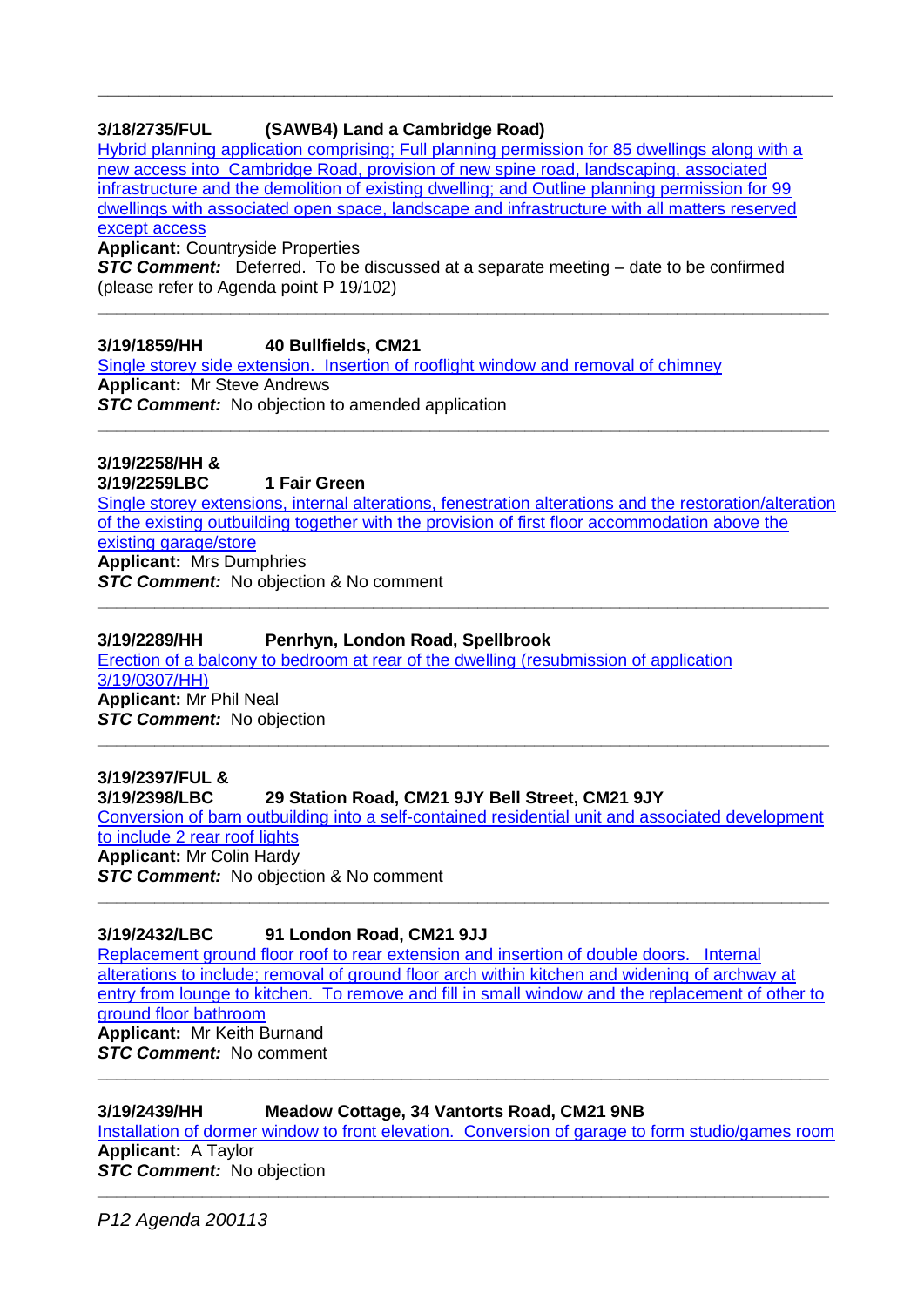# **3/19/2474/HH 8 Kingsmead, CM21 9EY**

[Demolition of extension and erection of single storey rear extension](https://publicaccess.eastherts.gov.uk/online-applications/applicationDetails.do?activeTab=documents&keyVal=Q21514GLM9700) **Applicant:** Mr Andrew Brighton **STC Comment:** No objection

**3/19/2503/HH & 3/19/2504/LBC Bonks Hill House, High Wych Rd** [Conversion of coach house to annexe](https://publicaccess.eastherts.gov.uk/online-applications/applicationDetails.do?activeTab=documents&keyVal=Q2AE9FGLMB700) **Applicant:** Mr Oliver Hookway **STC Comment:** No objection & No comment

**3/19/2535/HH 28 Rowney Gardens, CM21 0AT**

[Demolition of side garage and removal of chimney](https://publicaccess.eastherts.gov.uk/online-applications/applicationDetails.do?activeTab=documents&keyVal=Q2G52VGL00X00) stacks. Erection of single storey front, side, [rear and two storey side and rear extensions. New vehicle access onto Rowney Gardens and](https://publicaccess.eastherts.gov.uk/online-applications/applicationDetails.do?activeTab=documents&keyVal=Q2G52VGL00X00)  [proposed access gates and front boundary wall.](https://publicaccess.eastherts.gov.uk/online-applications/applicationDetails.do?activeTab=documents&keyVal=Q2G52VGL00X00) **Applicant:** Mr K Hawkins **STC Comment:** Objection. On further consideration this appears to be overdevelopment of site

**\_\_\_\_\_\_\_\_\_\_\_\_\_\_\_\_\_\_\_\_\_\_\_\_\_\_\_\_\_\_\_\_\_\_\_\_\_\_\_\_\_\_\_\_\_\_\_\_\_\_\_\_\_\_\_\_\_\_\_\_\_\_\_\_\_\_\_\_\_\_\_\_\_\_\_\_\_**

**\_\_\_\_\_\_\_\_\_\_\_\_\_\_\_\_\_\_\_\_\_\_\_\_\_\_\_\_\_\_\_\_\_\_\_\_\_\_\_\_\_\_\_\_\_\_\_\_\_\_\_\_\_\_\_\_\_\_\_\_\_\_\_\_\_\_\_\_\_\_\_\_\_\_\_\_\_**

**\_\_\_\_\_\_\_\_\_\_\_\_\_\_\_\_\_\_\_\_\_\_\_\_\_\_\_\_\_\_\_\_\_\_\_\_\_\_\_\_\_\_\_\_\_\_\_\_\_\_\_\_\_\_\_\_\_\_\_\_\_\_\_\_\_\_\_\_\_\_\_\_\_\_\_\_\_**

**3/19/2544/FUL & 3/19/2545/LBC 136 Sheering Mill Lane, CM21 9ND** [Erection of 1, two bedroom dwelling to include a front Juliet balcony, 2 parking spaces and](https://publicaccess.eastherts.gov.uk/online-applications/applicationDetails.do?activeTab=documents&keyVal=Q2GKLCGLME200)  [associated landscaping](https://publicaccess.eastherts.gov.uk/online-applications/applicationDetails.do?activeTab=documents&keyVal=Q2GKLCGLME200) **Applicant:** Mrs J Reilly

**STC Comment:** No objection but concerns regarding suitability of vehicular access onto highway on dangerous bend **\_\_\_\_\_\_\_\_\_\_\_\_\_\_\_\_\_\_\_\_\_\_\_\_\_\_\_\_\_\_\_\_\_\_\_\_\_\_\_\_\_\_\_\_\_\_\_\_\_\_\_\_\_\_\_\_\_\_\_\_\_\_\_\_\_\_\_\_\_\_\_\_\_\_\_\_\_**

**3/19/2577/ODPN 39 London Road, CM21 9EH** [Change of use of first and second floor from B1 Office to C3 Residential to create 1 dwelling](https://publicaccess.eastherts.gov.uk/online-applications/applicationDetails.do?activeTab=documents&keyVal=Q2PET6GL00X00) **Applicant:** A Evans **STC Comment:** No objection

**P 19/98 PLANNING APPLICATIONS RECEIVED FROM EHDC** To consider Planning Applications received from EHDC since the last meeting of the Planning Committee.

**\_\_\_\_\_\_\_\_\_\_\_\_\_\_\_\_\_\_\_\_\_\_\_\_\_\_\_\_\_\_\_\_\_\_\_\_\_\_\_\_\_\_\_\_\_\_\_\_\_\_\_\_\_\_\_\_\_\_\_\_\_\_\_\_\_\_\_\_\_\_\_**

**\_\_\_\_\_\_\_\_\_\_\_\_\_\_\_\_\_\_\_\_\_\_\_\_\_\_\_\_\_\_\_\_\_\_\_\_\_\_\_\_\_\_\_\_\_\_\_\_\_\_\_\_\_\_\_\_\_\_\_\_\_\_\_\_\_\_\_\_\_\_\_\_\_\_\_\_\_**

**3/19/2397/FUL (Amended) & 3/19/2398/LBC 29 Station Road, CM21 9JY Bell Street, CM21 9JY** [Conversion of barn outbuilding into a self-contained residential unit and associated development](https://publicaccess.eastherts.gov.uk/online-applications/applicationDetails.do?activeTab=documents&keyVal=Q1KS3IGLM3V00)  [to include 2 rear roof lights](https://publicaccess.eastherts.gov.uk/online-applications/applicationDetails.do?activeTab=documents&keyVal=Q1KS3IGLM3V00) **Applicant:** Mr Colin Hardy

**\_\_\_\_\_\_\_\_\_\_\_\_\_\_\_\_\_\_\_\_\_\_\_\_\_\_\_\_\_\_\_\_\_\_\_\_\_\_\_\_\_\_\_\_\_\_\_\_\_\_\_\_\_\_\_\_\_\_\_\_\_\_\_\_\_\_\_\_\_\_\_**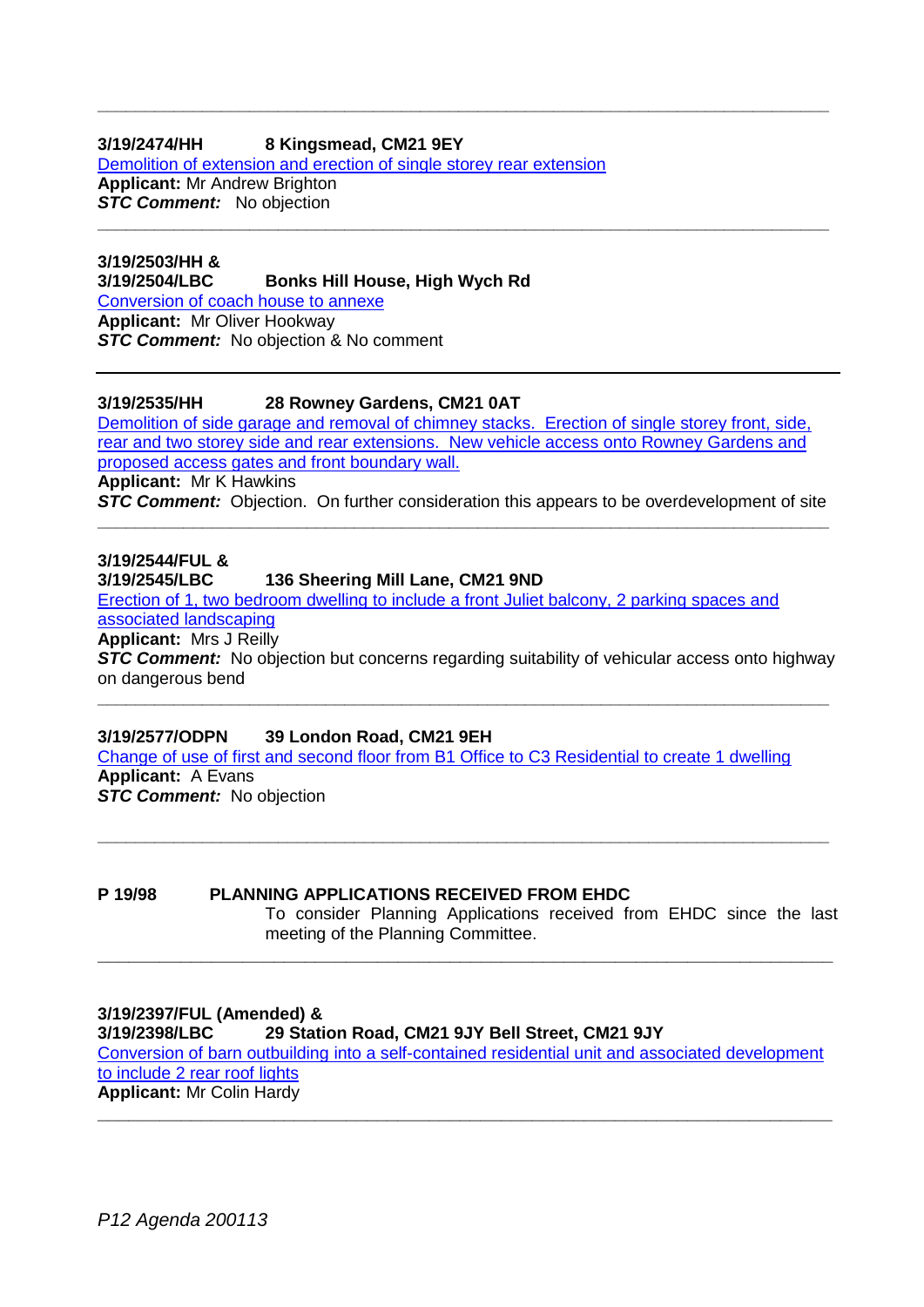#### **P 19/99 LATE PLANNING APPLICATIONS** To deal with Planning Applications received from EHDC following the Publication of this Agenda and received before 10 January 2020

# **P 19/100 PLANNING DECISIONS MADE BY EHDC**

To receive Planning Decisions from EHDC.

# **3/19/0848/HH Kecksys Farm, Cambridge Road**

Erection of balcony and access bridge, extension of existing roof and provision of rain screen to basement stairs **Applicant:** Mrs M Brunt **STC Comment:** No objection *EHDC Decision:* Application withdrawn by Applicant/Agent **\_\_\_\_\_\_\_\_\_\_\_\_\_\_\_\_\_\_\_\_\_\_\_\_\_\_\_\_\_\_\_\_\_\_\_\_\_\_\_\_\_\_\_\_\_\_\_\_\_\_\_\_\_\_\_\_\_\_\_\_\_\_\_\_\_\_\_\_\_\_\_\_\_\_\_\_\_**

**\_\_\_\_\_\_\_\_\_\_\_\_\_\_\_\_\_\_\_\_\_\_\_\_\_\_\_\_\_\_\_\_\_\_\_\_\_\_\_\_\_\_\_\_\_\_\_\_\_\_\_\_\_\_\_\_\_\_\_\_\_\_\_\_\_\_\_\_\_\_\_\_\_\_\_\_\_**

## **3/19/1525/FUL Parsonage Farm Boarding Kennels, Parsonage Lane**

Demolition of kennels and cattery and the erection of 1 no. 3 bedroomed dwelling (Amended scheme to planning approval 3/18/1223/FUL) **Applicant:** Mrs Paula Harding *STC Comment:* No objection *EHDC Decision:* Granted **\_\_\_\_\_\_\_\_\_\_\_\_\_\_\_\_\_\_\_\_\_\_\_\_\_\_\_\_\_\_\_\_\_\_\_\_\_\_\_\_\_\_\_\_\_\_\_\_\_\_\_\_\_\_\_\_\_\_\_\_\_\_\_\_\_\_\_\_\_\_\_\_\_\_\_\_\_**

## **3/19/1641/LBC 91 London Road, CM21 9JJ**

Redevelopment of single storey rear extension to include raising roof ridge. Internal works to include removal of kitchen wall. Applicant: Mr Keith Burnand *STC Comment:* No comment *EHDC Decision:* Application withdrawn by Applicant/Agent **\_\_\_\_\_\_\_\_\_\_\_\_\_\_\_\_\_\_\_\_\_\_\_\_\_\_\_\_\_\_\_\_\_\_\_\_\_\_\_\_\_\_\_\_\_\_\_\_\_\_\_\_\_\_\_\_\_\_\_\_\_\_\_\_\_\_\_\_\_\_\_\_\_\_\_\_\_**

### **3/19/1656/LBC 19 Knight Street, CM21 9AT**

Replacement staircase. Alterations to glazing specifications **Applicant:** Mr & Mrs Clement *STC Comment:* No comment *EHDC Decision:* Granted **\_\_\_\_\_\_\_\_\_\_\_\_\_\_\_\_\_\_\_\_\_\_\_\_\_\_\_\_\_\_\_\_\_\_\_\_\_\_\_\_\_\_\_\_\_\_\_\_\_\_\_\_\_\_\_\_\_\_\_\_\_\_\_\_\_\_\_\_\_\_\_\_\_\_\_\_\_**

#### **3/19/1812/FUL 9 Riverside Business Park, Harlow Road, CM20 2HE**

Change of use of unit from B1 (business), B2 (general industry) and B8 (storage and distribution) to D2 (Assembly and Leisure) **Applicant:** Body Active Ltd *STC Comment:* No objection *EHDC Decision:* Refused – Contrary to Policies ED1, TRA1, TRA2, TRA3 and WAT1 of the East Herts District Plan (2018)

**\_\_\_\_\_\_\_\_\_\_\_\_\_\_\_\_\_\_\_\_\_\_\_\_\_\_\_\_\_\_\_\_\_\_\_\_\_\_\_\_\_\_\_\_\_\_\_\_\_\_\_\_\_\_\_\_\_\_\_\_\_\_\_\_\_\_\_\_\_\_\_\_\_\_\_\_\_**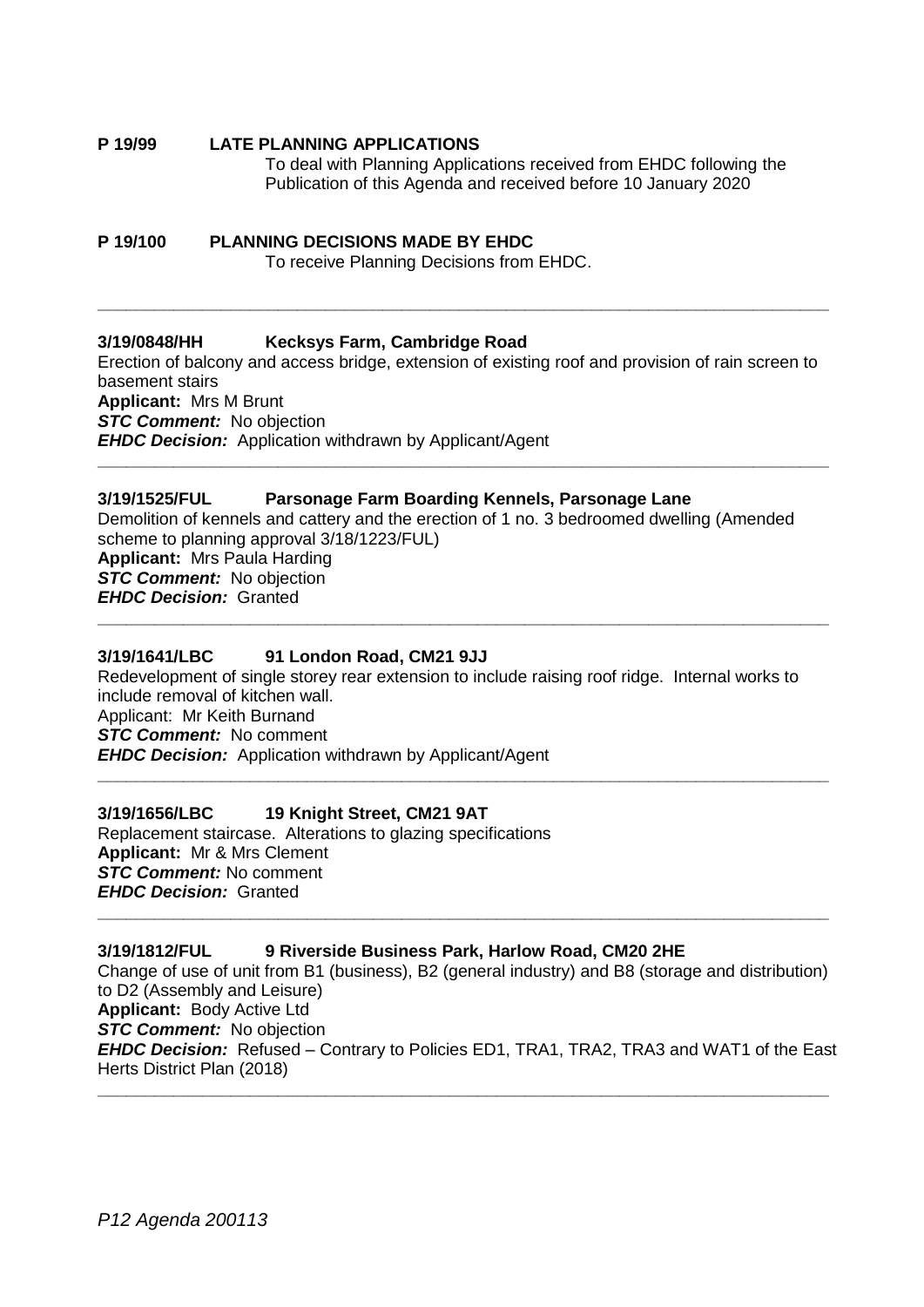# **3/19/1839/HH 130 West Road, CM21 0BW**

Single storey rear extension **Applicant:** Mr Keith Willsdon *STC Comment:* No objection

*EHDC Decision:* Refused. "The proposed development constitutes inappropriate development in the Green Belt and addition harm would result from loss of openness. There are no very special circumstances associated with the proposed development that would clearly outweigh the harm by reason of inappropriateness and loss of openness. The proposal would therefore be contrary to Policy GBR1 of the adopted East Herts District Plan (2018) and the National Planning Policy Framework (2019)

**\_\_\_\_\_\_\_\_\_\_\_\_\_\_\_\_\_\_\_\_\_\_\_\_\_\_\_\_\_\_\_\_\_\_\_\_\_\_\_\_\_\_\_\_\_\_\_\_\_\_\_\_\_\_\_\_\_\_\_\_\_\_\_\_\_\_\_\_\_\_\_\_\_\_\_\_\_**

**\_\_\_\_\_\_\_\_\_\_\_\_\_\_\_\_\_\_\_\_\_\_\_\_\_\_\_\_\_\_\_\_\_\_\_\_\_\_\_\_\_\_\_\_\_\_\_\_\_\_\_\_\_\_\_\_\_\_\_\_\_\_\_\_\_\_\_\_\_\_\_\_\_\_\_\_\_**

# **3/19/1840/LBC 130 West Road, CM21 0BW**

Single storey rear extension **Applicant:** Mr Keith Willson *STC Comment:* No comment *EHDC Decision:* Granted **\_\_\_\_\_\_\_\_\_\_\_\_\_\_\_\_\_\_\_\_\_\_\_\_\_\_\_\_\_\_\_\_\_\_\_\_\_\_\_\_\_\_\_\_\_\_\_\_\_\_\_\_\_\_\_\_\_\_\_\_\_\_\_\_\_\_\_\_\_\_\_\_\_\_\_\_\_**

# **3/19/1894/ODPN 34A London Road, CM21 9JS**

Change of use from Class B1 (a) offices to Class C3 residential, to create 1 no. dwelling **Applicant:** White Ivy Homes Ltd *STC Comment:* No comment *EHDC Decision:* Prior approval is not required

**\_\_\_\_\_\_\_\_\_\_\_\_\_\_\_\_\_\_\_\_\_\_\_\_\_\_\_\_\_\_\_\_\_\_\_\_\_\_\_\_\_\_\_\_\_\_\_\_\_\_\_\_\_\_\_\_\_\_\_\_\_\_\_\_\_\_\_\_\_\_\_\_\_\_\_\_\_**

**\_\_\_\_\_\_\_\_\_\_\_\_\_\_\_\_\_\_\_\_\_\_\_\_\_\_\_\_\_\_\_\_\_\_\_\_\_\_\_\_\_\_\_\_\_\_\_\_\_\_\_\_\_\_\_\_\_\_\_\_\_\_\_\_\_\_\_\_\_\_\_\_\_\_\_\_\_**

# **3/19/1919/LBC 91 London Road, CM21 9JJ**

Replacement of PVC windows to rear and fill of window to ground floor **Applicant:** Mr Keith Burnand *STC Comment:* No comment *EHDC Decision:* Application withdrawn by Applicant/Agent

# **3/19/1952/HH 79 West Road, CM21 0BN**

Single storey side and front extension, to create family annexe **Applicant:** Mr K Green *STC Comment:* No objection *EHDC Decision:* Refused – Contrary to Policies DES4 and HOU11 of the East Herts District Plan (2018)

# **3/19/1973/HH 45 Vantorts Road, CM21 9NB**

Demolition of existing conservatory, kitchen and utility to rear. Erection of a two storey rear extension, hip to gable roof alteration, to include 5 dormer windows and 4 rooflights, erection of pitched roof front porch, fenestration alterations, alterations to widen driveway, new gates and walls

**\_\_\_\_\_\_\_\_\_\_\_\_\_\_\_\_\_\_\_\_\_\_\_\_\_\_\_\_\_\_\_\_\_\_\_\_\_\_\_\_\_\_\_\_\_\_\_\_\_\_\_\_\_\_\_\_\_\_\_\_\_\_\_\_\_\_\_\_\_\_\_\_\_\_\_\_\_**

**Applicant:** Mr and Mrs S Nixon *STC Comment:* No objection *EHDC Decision:* Granted **\_\_\_\_\_\_\_\_\_\_\_\_\_\_\_\_\_\_\_\_\_\_\_\_\_\_\_\_\_\_\_\_\_\_\_\_\_\_\_\_\_\_\_\_\_\_\_\_\_\_\_\_\_\_\_\_\_\_\_\_\_\_\_\_\_\_\_\_\_\_\_\_\_\_\_\_\_**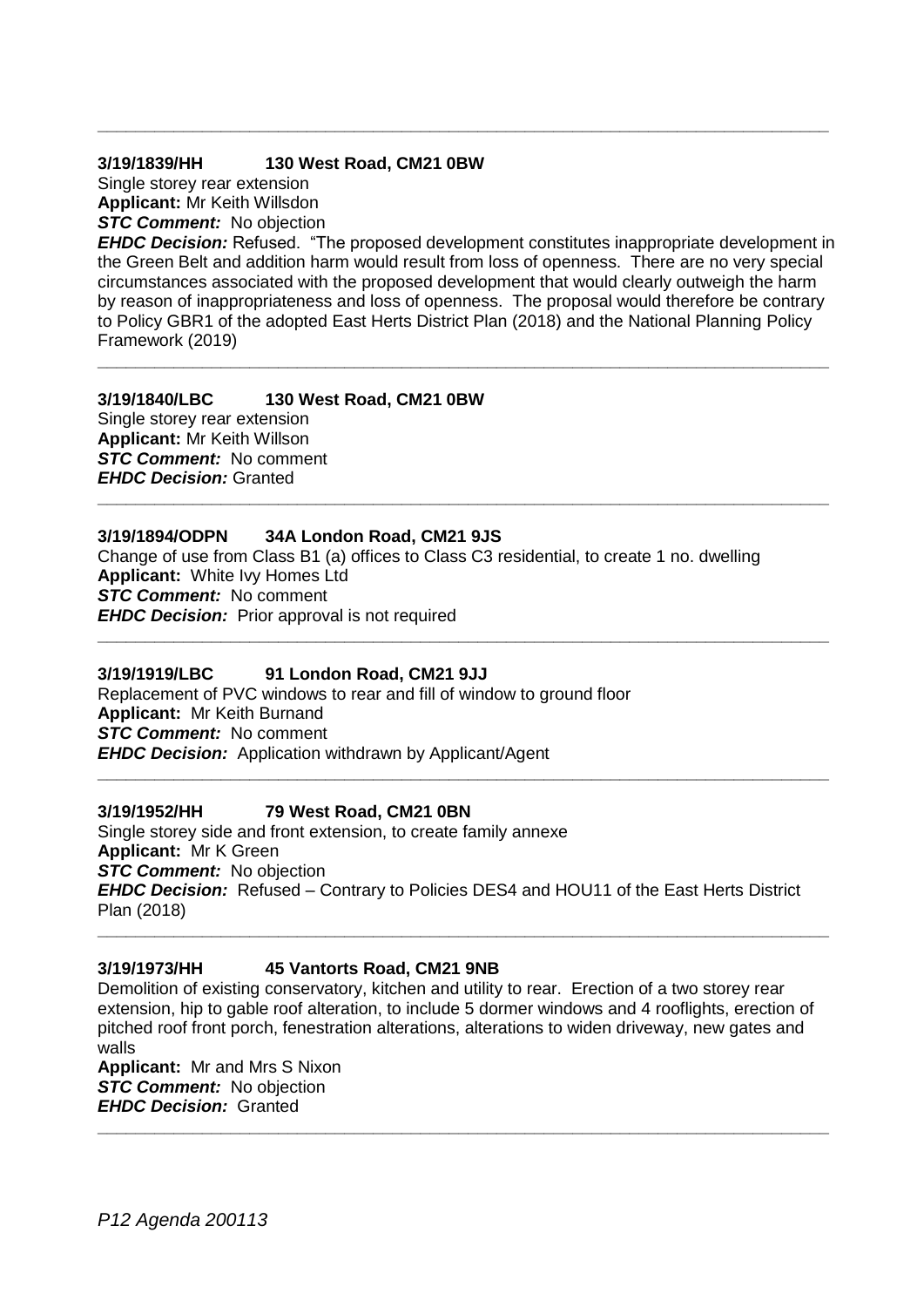## **3/19/1999/PNHH 11 Chaseways, CM21 0AS**

Single storey rear extension, Depth 6.585 metres; maximum height 2.8 metres; height at the eaves 2.8 metres **Applicant:** Mr and Mrs Jemmett **STC Comment:** No objection *EHDC Decision:* Prior Approval is required and refused

**\_\_\_\_\_\_\_\_\_\_\_\_\_\_\_\_\_\_\_\_\_\_\_\_\_\_\_\_\_\_\_\_\_\_\_\_\_\_\_\_\_\_\_\_\_\_\_\_\_\_\_\_\_\_\_\_\_\_\_\_\_\_\_\_\_\_\_\_\_\_\_\_\_\_\_\_\_**

**\_\_\_\_\_\_\_\_\_\_\_\_\_\_\_\_\_\_\_\_\_\_\_\_\_\_\_\_\_\_\_\_\_\_\_\_\_\_\_\_\_\_\_\_\_\_\_\_\_\_\_\_\_\_\_\_\_\_\_\_\_\_\_\_\_\_\_\_\_\_\_\_\_\_\_\_\_**

## **3/19/2104/HH 23 Elmwood, CM21 9NN**

Single storey front extension **Applicant:** Mr L Gardner **STC Comment:** Objection. Not in-keeping with street scene *EHDC Decision:* Granted

# **3/19/2127/FUL 1 The Square, CM21 9AE**

Change of use from A1 use (shops) to sui generis – ice-cream, desserts and coffee shop **Applicant:** Miss Carlin Monson **STC Comment:** No objection *EHDC Decision:* Granted **\_\_\_\_\_\_\_\_\_\_\_\_\_\_\_\_\_\_\_\_\_\_\_\_\_\_\_\_\_\_\_\_\_\_\_\_\_\_\_\_\_\_\_\_\_\_\_\_\_\_\_\_\_\_\_\_\_\_\_\_\_\_\_\_\_\_\_\_\_\_\_\_\_\_\_\_\_**

# **3/19/2192/LBC 91 London Road, CM21 9JJ**

Internal reinstatement of wall and ceiling finishes **Applicant:** Mr Keith Burnand *STC Comment:* No comment *EHDC Decision:* Granted **\_\_\_\_\_\_\_\_\_\_\_\_\_\_\_\_\_\_\_\_\_\_\_\_\_\_\_\_\_\_\_\_\_\_\_\_\_\_\_\_\_\_\_\_\_\_\_\_\_\_\_\_\_\_\_\_\_\_\_\_\_\_\_\_\_\_\_\_\_\_\_\_\_\_\_\_\_**

# **3/19/2202/FUL Kecksys Farm, Cambridge Road, CM21 9BZ**

Retention of agricultural dwelling for use by owner of land; erection of balcony and access bridge; extension of existing roof and provision of rain screen to stair to agricultural store in basement **Applicant:** Mrs M Brunt

## *STC Comment:*

*EHDC Decision:* Refused. "Contrary to Policies GBR1, HOU5, DES4 and GBR1 of the East Herts District Plan 2018"

**\_\_\_\_\_\_\_\_\_\_\_\_\_\_\_\_\_\_\_\_\_\_\_\_\_\_\_\_\_\_\_\_\_\_\_\_\_\_\_\_\_\_\_\_\_\_\_\_\_\_\_\_\_\_\_\_\_\_\_\_\_\_\_\_\_\_\_\_\_\_\_\_\_\_\_\_\_**

# **3/19/2258/HH & 3/19/2259LBC 1 Fair Green**

Single storey extensions, internal alterations, fenestration alterations and the restoration/alteration of the existing outbuilding together with the provision of first floor accommodation above the existing garage/store **Applicant:** Mrs Dumphries *STC Comment:* No objection & No comment

**\_\_\_\_\_\_\_\_\_\_\_\_\_\_\_\_\_\_\_\_\_\_\_\_\_\_\_\_\_\_\_\_\_\_\_\_\_\_\_\_\_\_\_\_\_\_\_\_\_\_\_\_\_\_\_\_\_\_\_\_\_\_\_\_\_\_\_\_\_\_\_\_\_\_\_\_\_**

**\_\_\_\_\_\_\_\_\_\_\_\_\_\_\_\_\_\_\_\_\_\_\_\_\_\_\_\_\_\_\_\_\_\_\_\_\_\_\_\_\_\_\_\_\_\_\_\_\_\_\_\_\_\_\_\_\_\_\_\_\_\_\_\_\_\_\_\_\_\_\_**

*EHDC Decision:* Granted

# **3/19/2267/PNHH 47 Barnard Road, CM21 9DY**

Ground floor rear extension: Depth 4 metres; Maximum height 3 metres; Eaves height 2.85 metres **Applicant:** Mr Simon Cartwright

**STC Comment:** No objection

*EHDC Decision*: Prior approval is required and granted